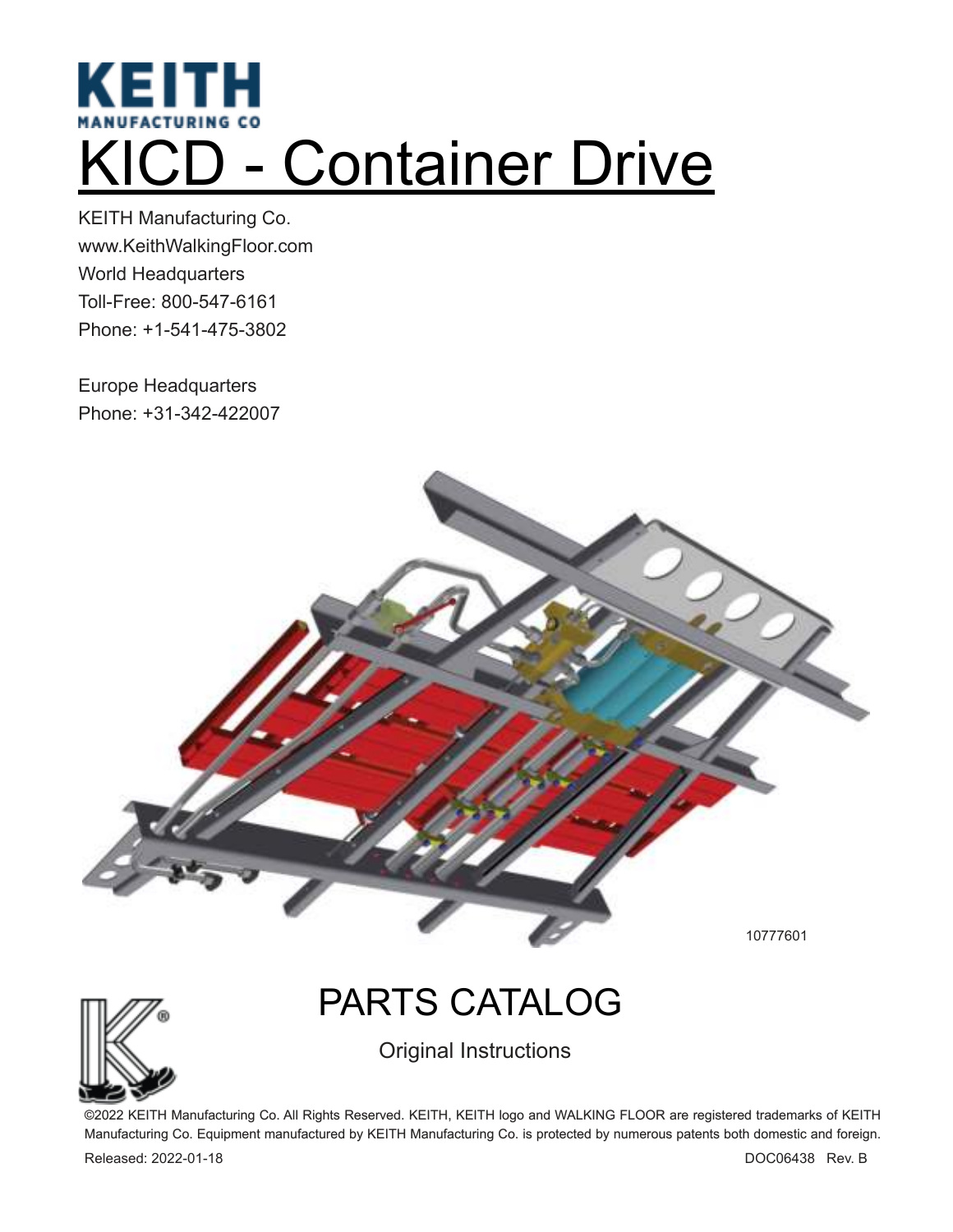### **Table of Contents**

| Contact Information - KEITH Manufacturing Co.                                                                                                                                                                                       |    |
|-------------------------------------------------------------------------------------------------------------------------------------------------------------------------------------------------------------------------------------|----|
| Service Information                                                                                                                                                                                                                 | Ш  |
| <u>Frame Assembly [1996]</u> [1996] [1996] [1996] [1996] [1996] [1996] [1996] [1996] [1996] [1996] [1996] [1996] [1996] [1996] [1996] [1996] [1996] [1996] [1996] [1996] [1996] [1996] [1996] [1996] [1996] [1996] [1996] [1996] [1 |    |
| Cross-Drive Support Assembly <b>Executive Support Assembly</b>                                                                                                                                                                      | 2  |
| Cross-Drive Assembly <b>Executes</b> Assembly and the Assemble Assemble Assemble Assemble Assemble Assemble Assemble                                                                                                                | -3 |
| <b>Cylinder Identification</b>                                                                                                                                                                                                      | 4  |
| Cylinder #1 Parts Identification                                                                                                                                                                                                    | 5  |
| Cylinder #2 Parts Identification                                                                                                                                                                                                    | -6 |
| Cylinder #3 Parts Identification                                                                                                                                                                                                    | -7 |
| Switching Valve Assembly - Inside Detail                                                                                                                                                                                            | 10 |
| Switching Valve Assembly - Outside Detail                                                                                                                                                                                           | 11 |
| Hydraulic Tubes & Clamps [11] March 2014 March 2014 March 2014 March 2014 March 2014 March 2015 March 2014 March 2015                                                                                                               | 14 |
| Manual On/Off Ball Valve Assembly Manual Communication of the Manual On/Off Ball Valve Assembly                                                                                                                                     | 16 |
|                                                                                                                                                                                                                                     |    |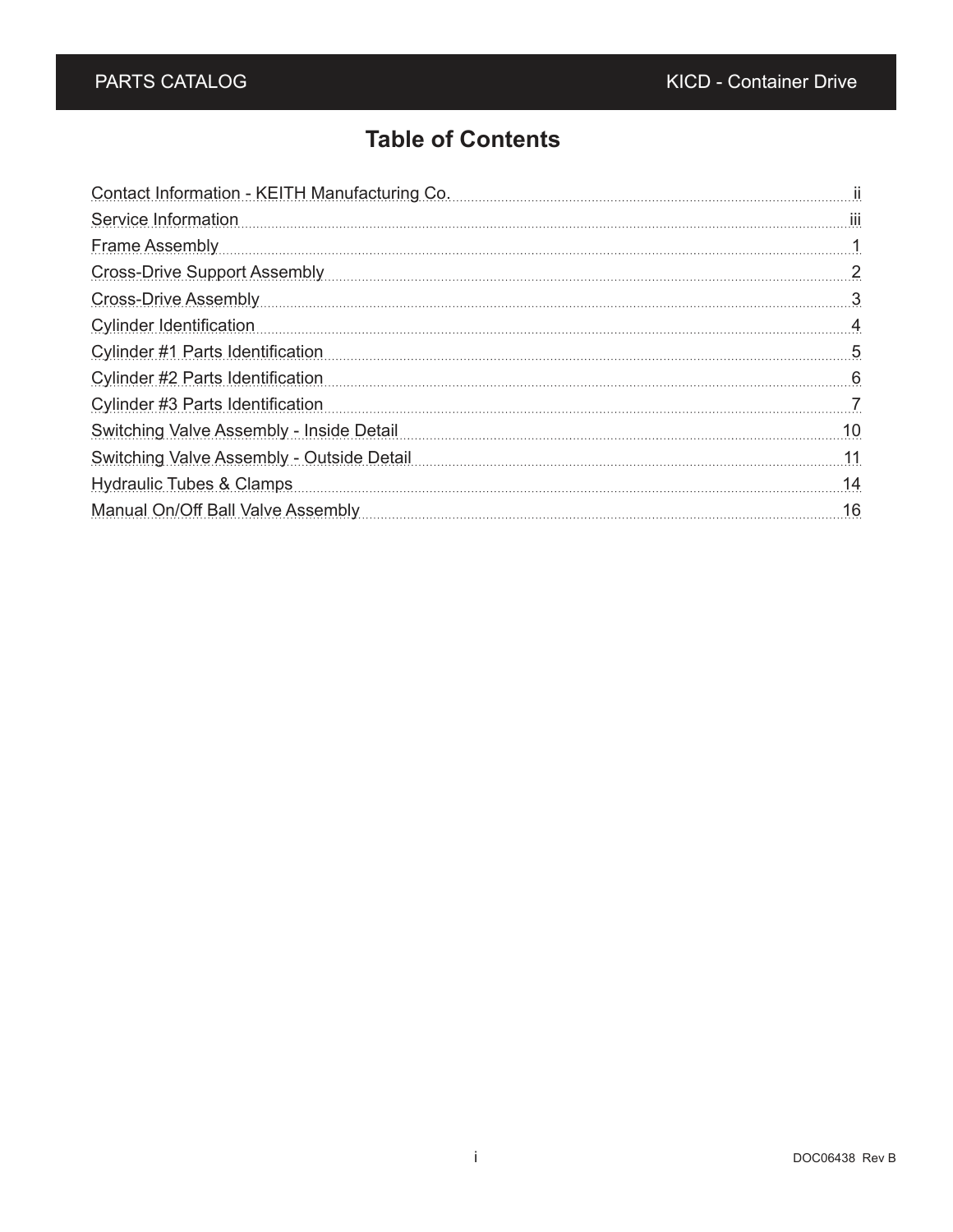#### **Contact Information - KEITH Manufacturing Co.**

#### **World Headquarters - USA**

401 NW Adler St. P.O. Box 1 Madras, OR 97741 Toll-Free: 800-547-6161 Phone: +1-541-475-3802 Email: Sales@KeithWalkingFloor.com

#### **Europe Headquarters**

Barneveld, The Netherlands Phone: +31-342-422007 Email: EuroSales@KeithWalkingFloor.com

#### **Canada**

Brantford, ON Phone: +1-519-756-9178 Email: CanadaSales@KeithWalkingFloor.com

#### **México**

Guadalajara, Jal. Phone: +52-333-616-5079 Email: KMC\_Mexico@KeithWalkingFloor.com

#### **Australia**

Waverley Gardens, VIC Phone: +61-3-9562-2190 Email: AUSales@KeithWalkingFloor.com

Not all parts or services available in all regions. Contact your regional office for information on available parts and services.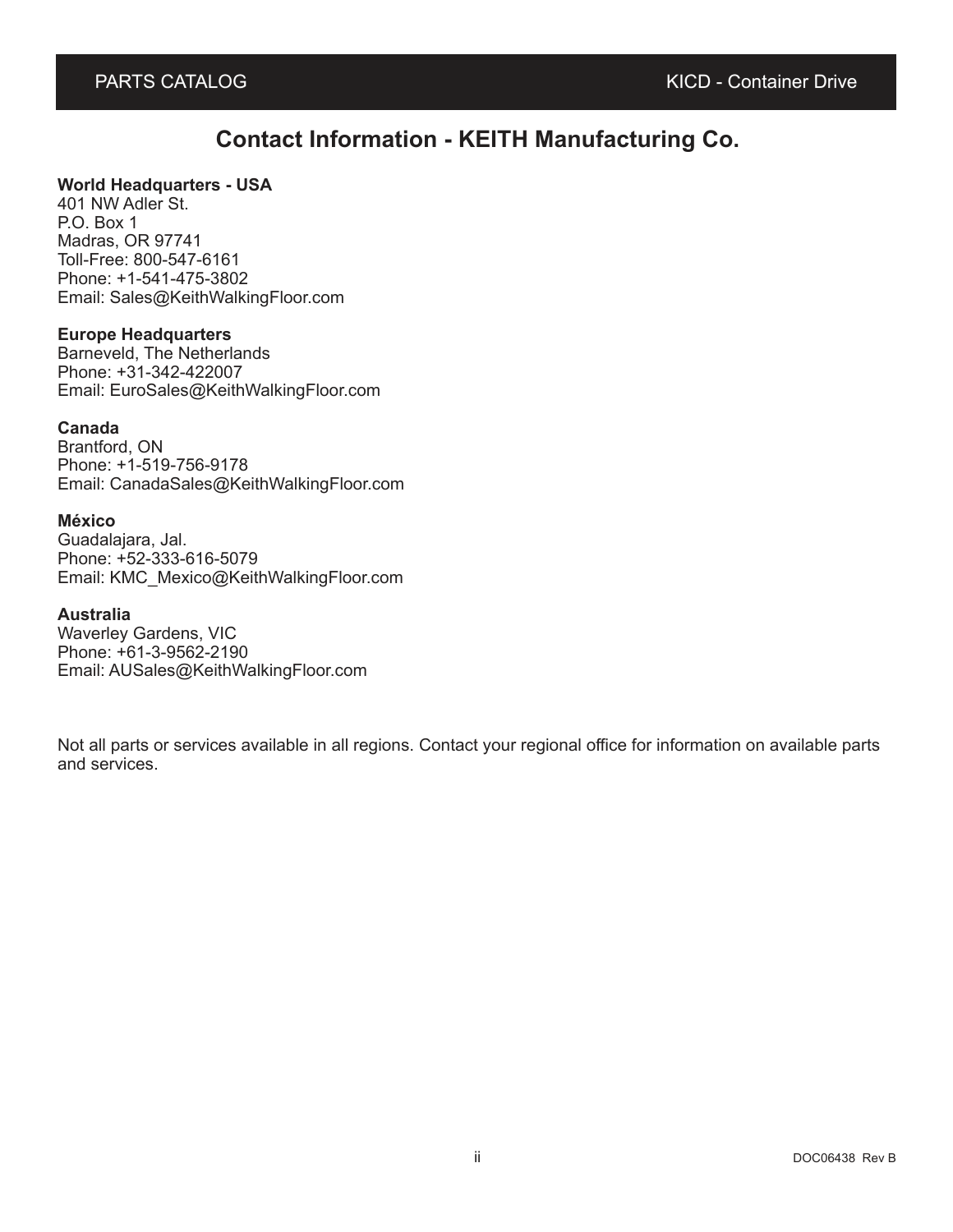#### **Service Information**

- Use hydraulic oil or Vaseline to lubricate seals. Do NOT use grease.
- **IMPORTANT:** When you perform welding on the system, the part on which welding is performed must be directly connected to earth (properly grounded). Failure to do so can short across component assemblies ruining seals and gaskets.
- KEITH sells flow meters, pressure testers for troubleshooting and several tools to aid in rebuilding components and drives.

Please have the following information readily available before contacting KEITH for support:

- Model Number (Located on the Serial Plate of the drive unit)
- Serial Number (Located on the Serial Plate on the drive unit)
- Quantity & Length of floor slats
- Vehicle make and unit installer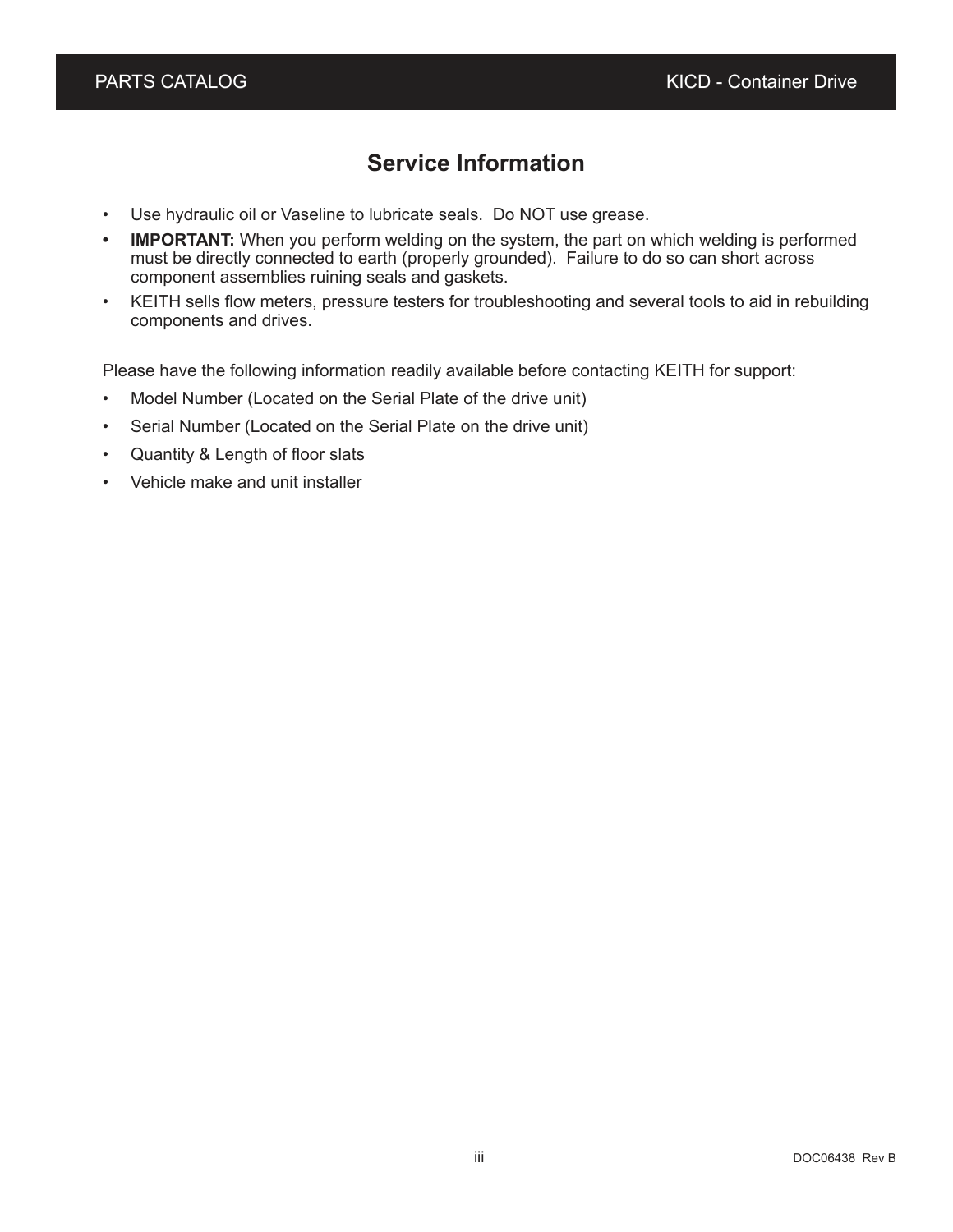# **Frame Assembly**



# **Frame Assembly**

| ID#            | <b>QTY</b> | <b>PART#</b> | <b>DESCRIPTION</b>                   |
|----------------|------------|--------------|--------------------------------------|
| 1              | 1          |              | <b>Drive Frame Assembly</b>          |
|                |            |              | Includes items 2 - 13                |
| $\overline{2}$ | 1          | 07474301     | <b>Drive Frame</b>                   |
| 3              |            | 07474601     | <b>Load End Cylinder Mount Plate</b> |
| 4              |            | 05200001     | <b>Cylinder Bolt Bar Spacer</b>      |
| 5              |            | 05198101     | <b>UHMW Guide Bearing Block</b>      |
| 6              |            | 05198201     | <b>Guide Block Retainer</b>          |
| $\overline{7}$ | 8          | 87010000     | Bolt Hex 10.9 M10 x 80mm             |
| 8              | 8          | 87076000     | Washer Flat M10                      |
| 9              | 8          | 87102000     | Nut Hex Nylock M10                   |
| 10             | 16         | 87006000     | Bolt Hex 10.9 M16 x 40mm             |
| 11             | 6          | 87017890     | Bolt Hex 10.9 M16 x 100mm            |
| 12             | 18         | 87078000     | Washer Lock M16                      |
| 13             | 4          | 87103010     | Nut Hex Nylock M16                   |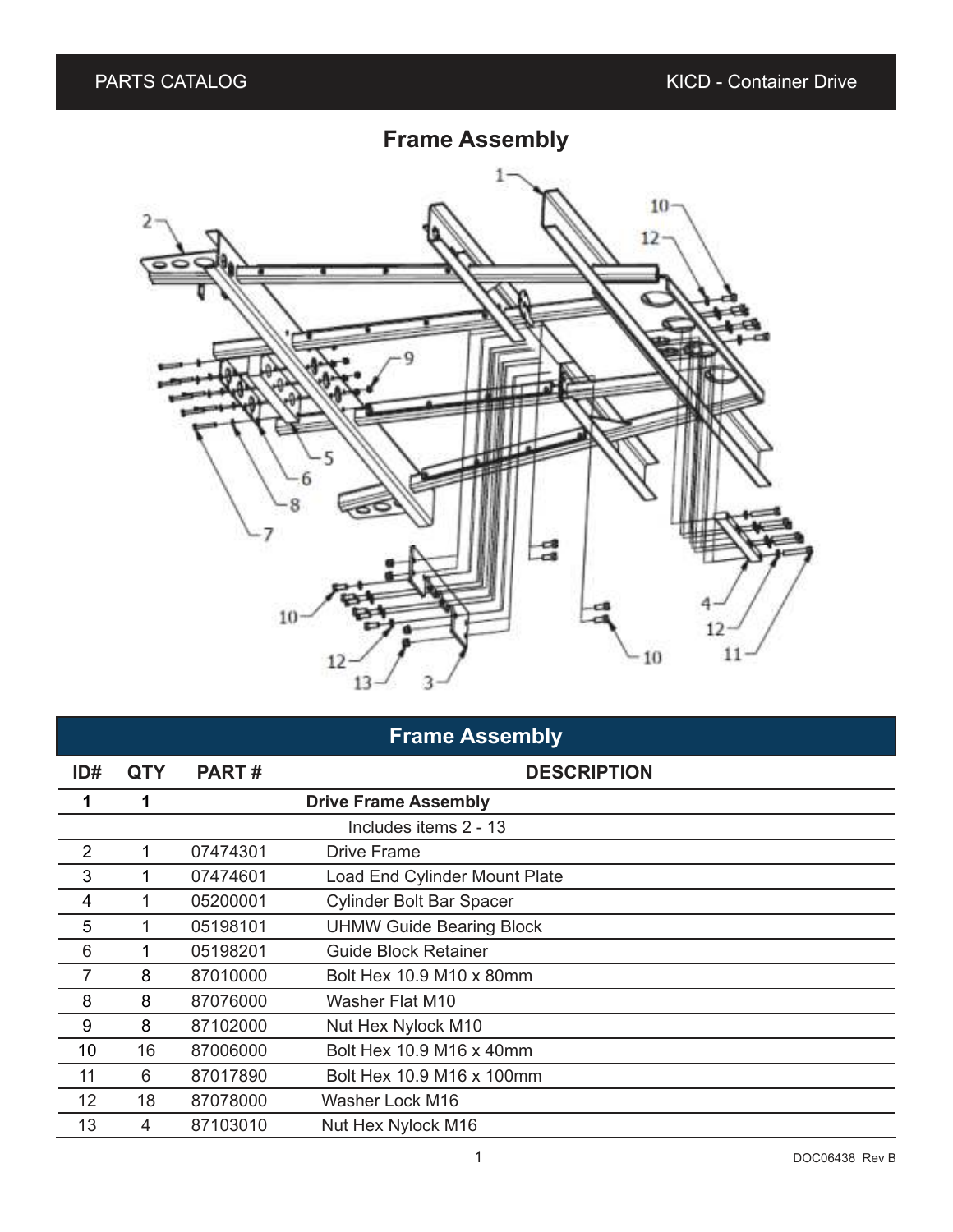# **Cross-Drive Support Assembly**



| <b>Cross-Drive Support Assembly</b> |            |              |                                        |  |
|-------------------------------------|------------|--------------|----------------------------------------|--|
| ID#                                 | <b>QTY</b> | <b>PART#</b> | <b>DESCRIPTION</b>                     |  |
| 14                                  |            | 07526602     | <b>Cross Drive Support Assembly</b>    |  |
|                                     |            |              | Includes items 15 - 18                 |  |
| 15                                  |            | 07526601     | Bearing UHMW Cross-Drive Support       |  |
| 16                                  |            | 07526001     | <b>Clamp Plate Cross-Drive Support</b> |  |
| 17                                  | 4          | 87006450     | Bolt Hex M8x80                         |  |
| 18                                  | 4          | 87101000     | Nut Hex Nylock M8                      |  |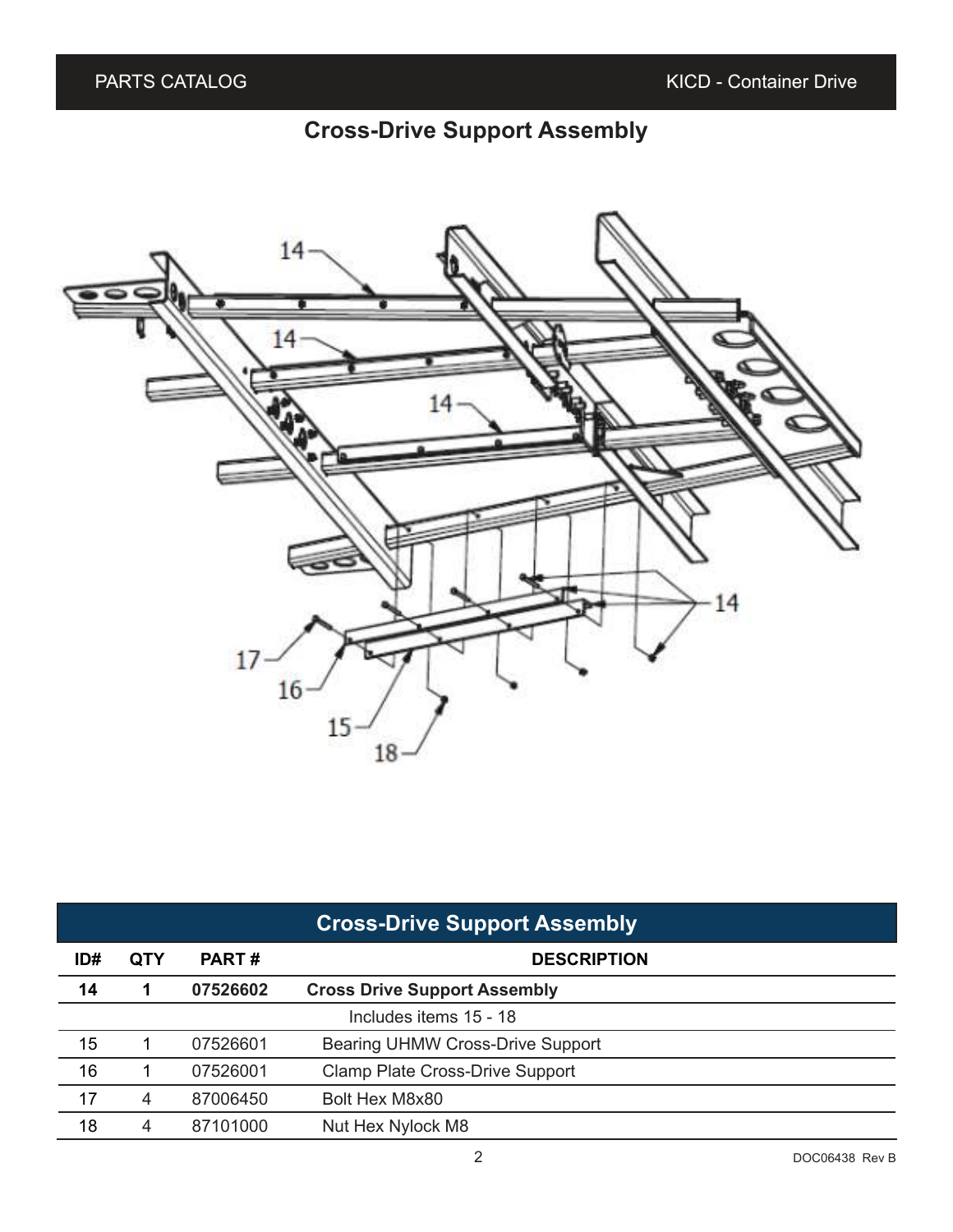# **Cross-Drive Assembly**



|     |            |          | <b>Cross-Drive Assembly</b>                  |
|-----|------------|----------|----------------------------------------------|
| ID# | QTY        | PART#    | <b>DESCRIPTION</b>                           |
| 19  | 1.         | 07534401 | Cross-Drive Set, 24 Slat, 3.65" Slat Centers |
| 20  | 1.         | 07534402 | Cross-Drive 24 Slat, 3.65" Slat Centers #1   |
| 21  | 1          | 07534403 | Cross-Drive 24 Slat, 3.65" Slat Centers #2   |
| 22  | 1          |          | Cross-Drive 24 Slat, 3.65" Slat Centers #3   |
| 19  | 1          | 07872301 | Cross-Drive Set, V18 Slat, 5.0" Slat Centers |
| 20  | 1.         | 07872302 | Cross-Drive V18 Slat, 5.0" Slat Centers #1   |
| 21  | 1          | 07872303 | Cross-Drive V18 Slat, 5.0" Slat Centers #2   |
| 22  | 1          |          | Cross-Drive V18 Slat, 5.0" Slat Centers #3   |
|     |            |          | Includes items 23-27                         |
| 23  | 1/Shoe     | 05755202 | <b>Bolt Bar Drive Shoe</b>                   |
| 24  | 1/Shoe     | 86651450 | Roll Pin 1/4 x 1-1/2"                        |
| 25  | $2/X$ -Dr. | 07460901 | Clamp KICD Lower Cross-Drive                 |
| 26  | $4/X-Dr.$  | 87017010 | Bolt Hex 10.9 M16 x 80mm w/Patch-Lock        |
| 27  | $4/X-Dr.$  | 86559090 | Washer Wedge Lock M16                        |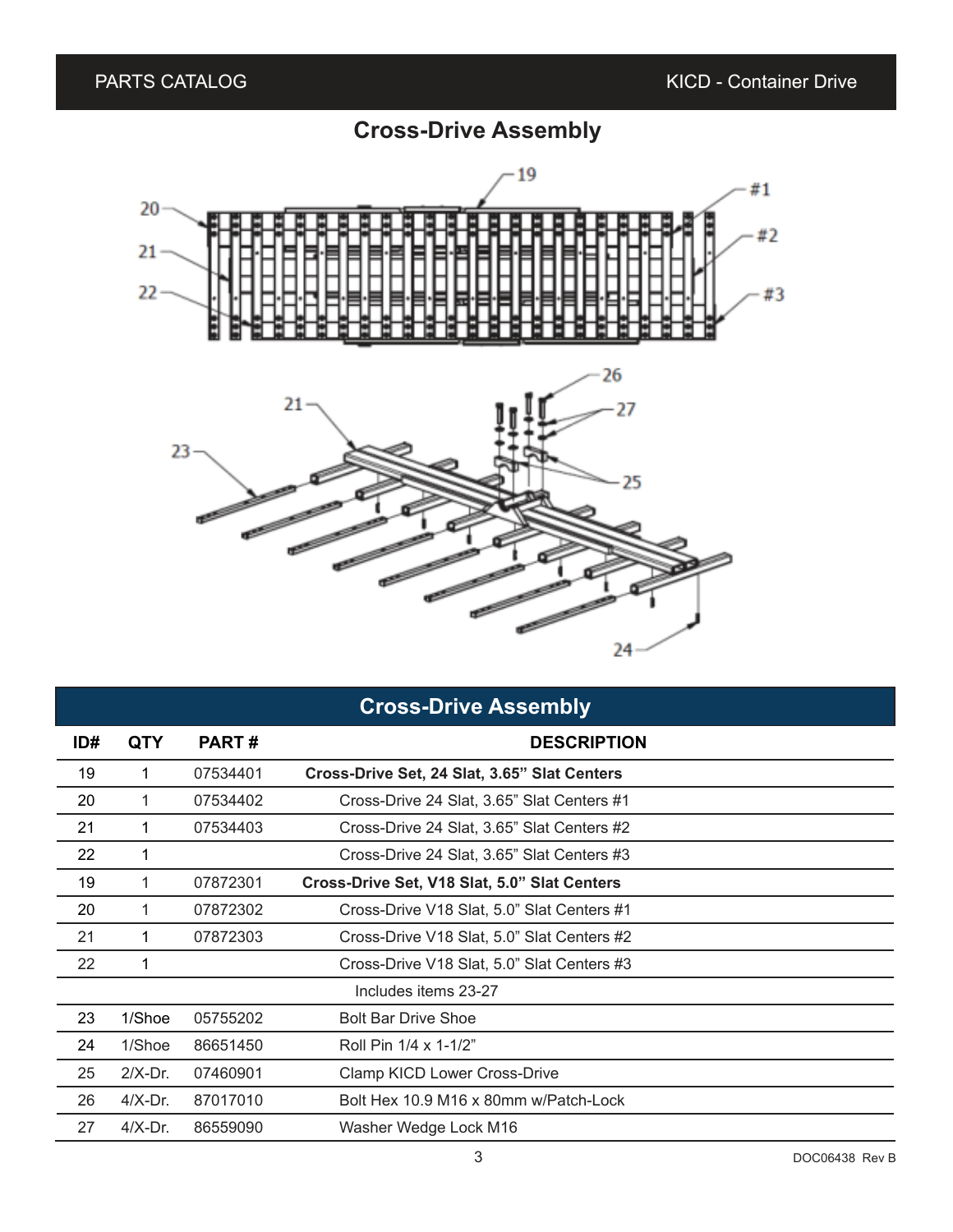# **Cylinder Identification**

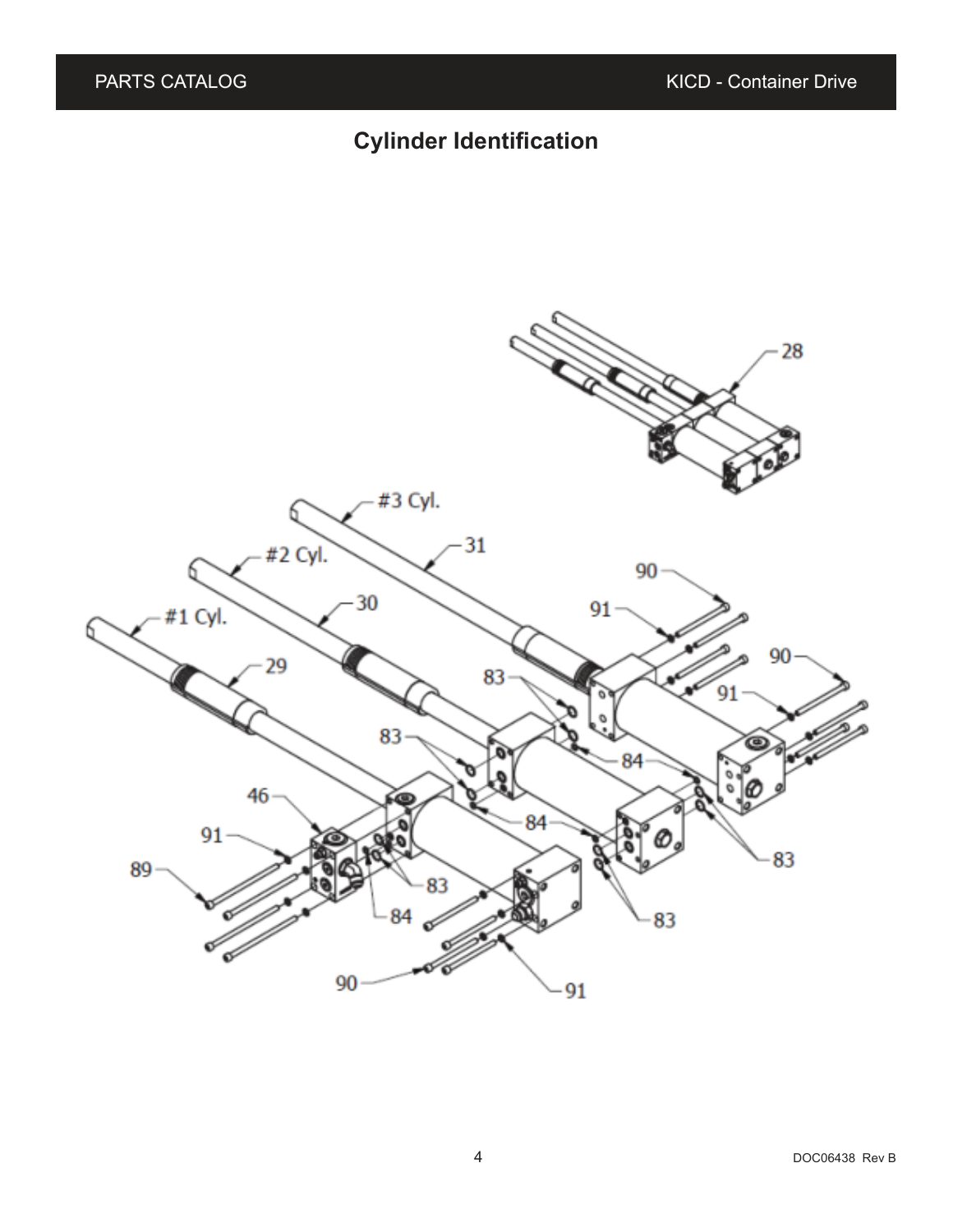#### **Cylinder #1 Parts Identification**

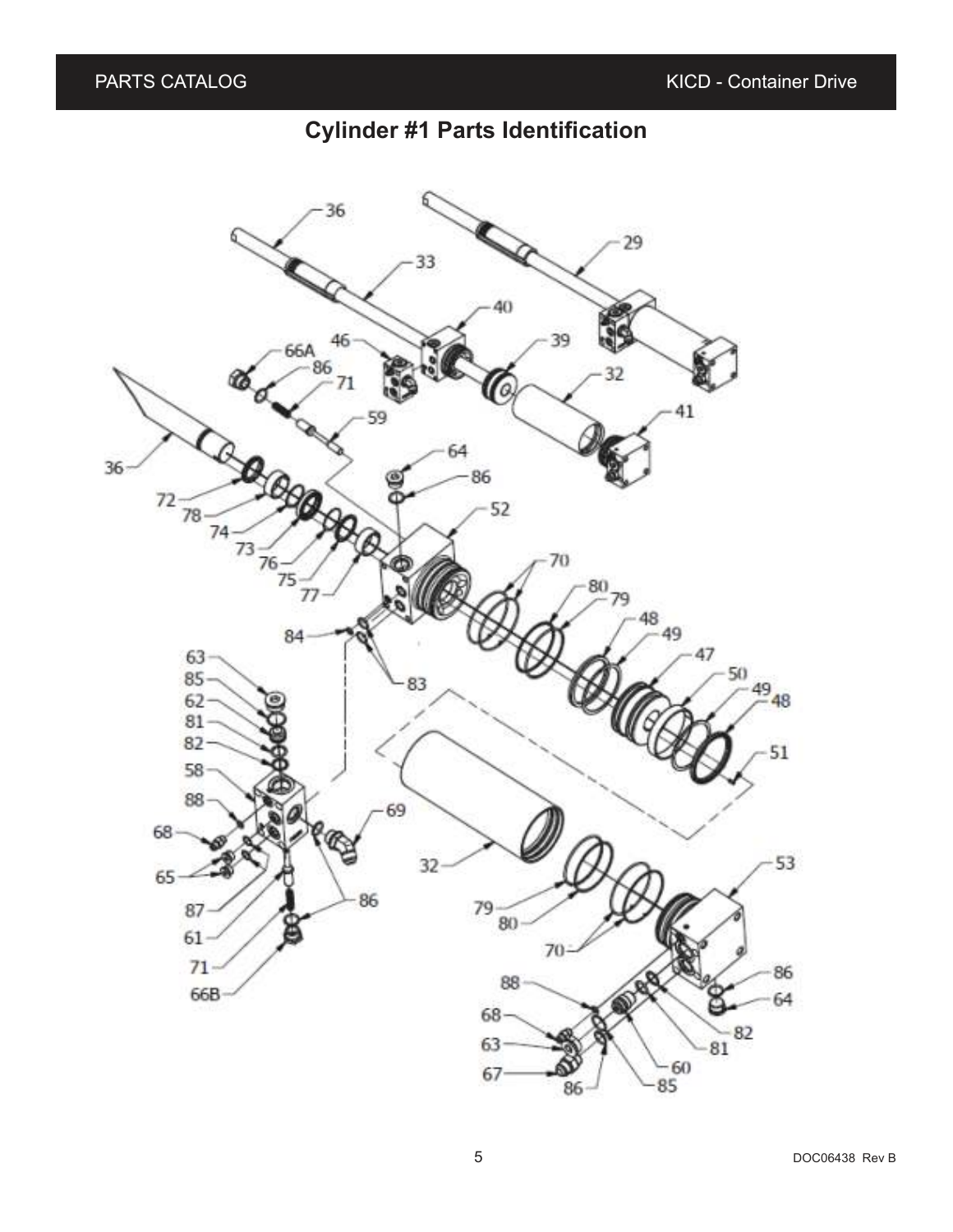#### **Cylinder #2 Parts Identification**

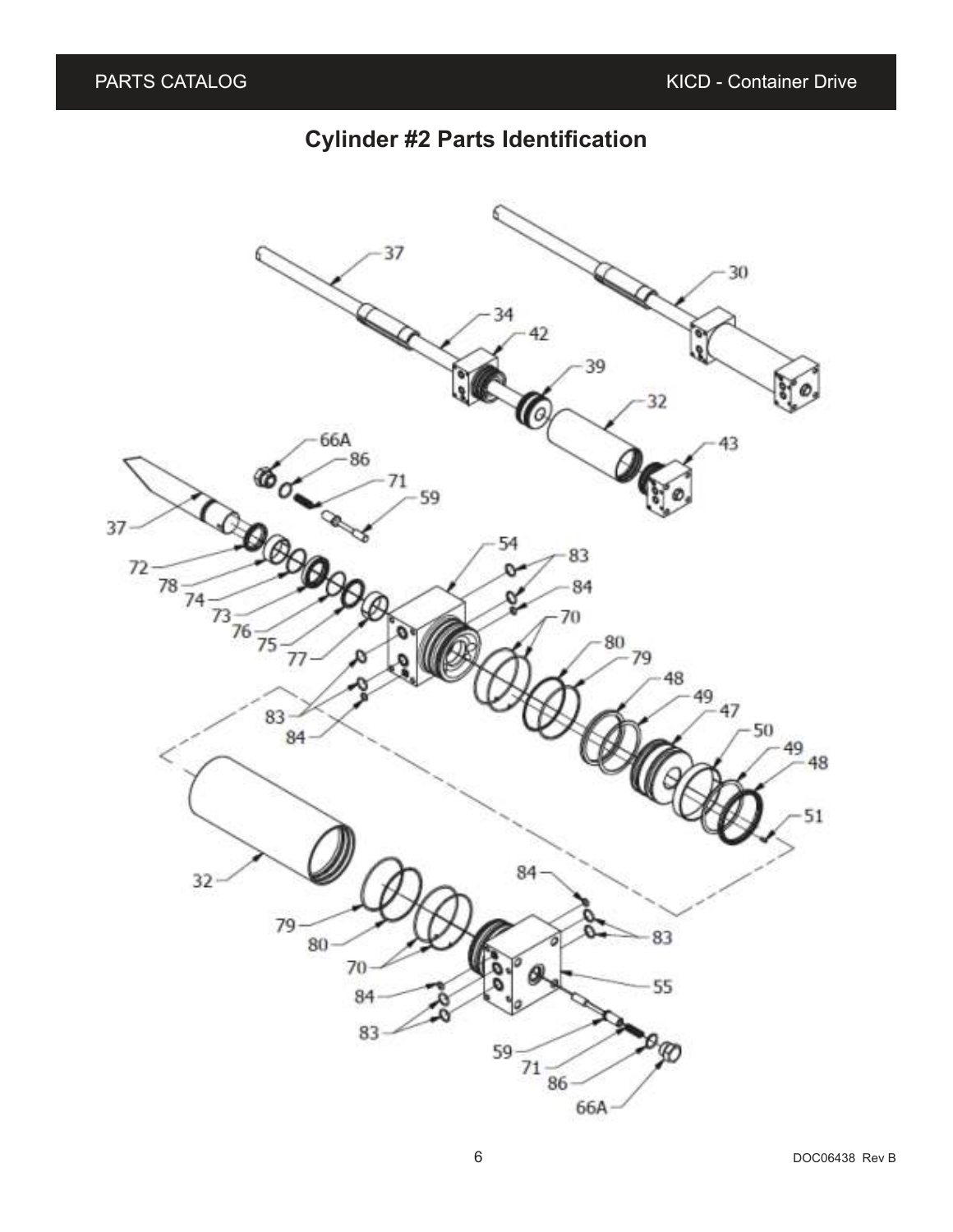### **Cylinder #3 Parts Identification**

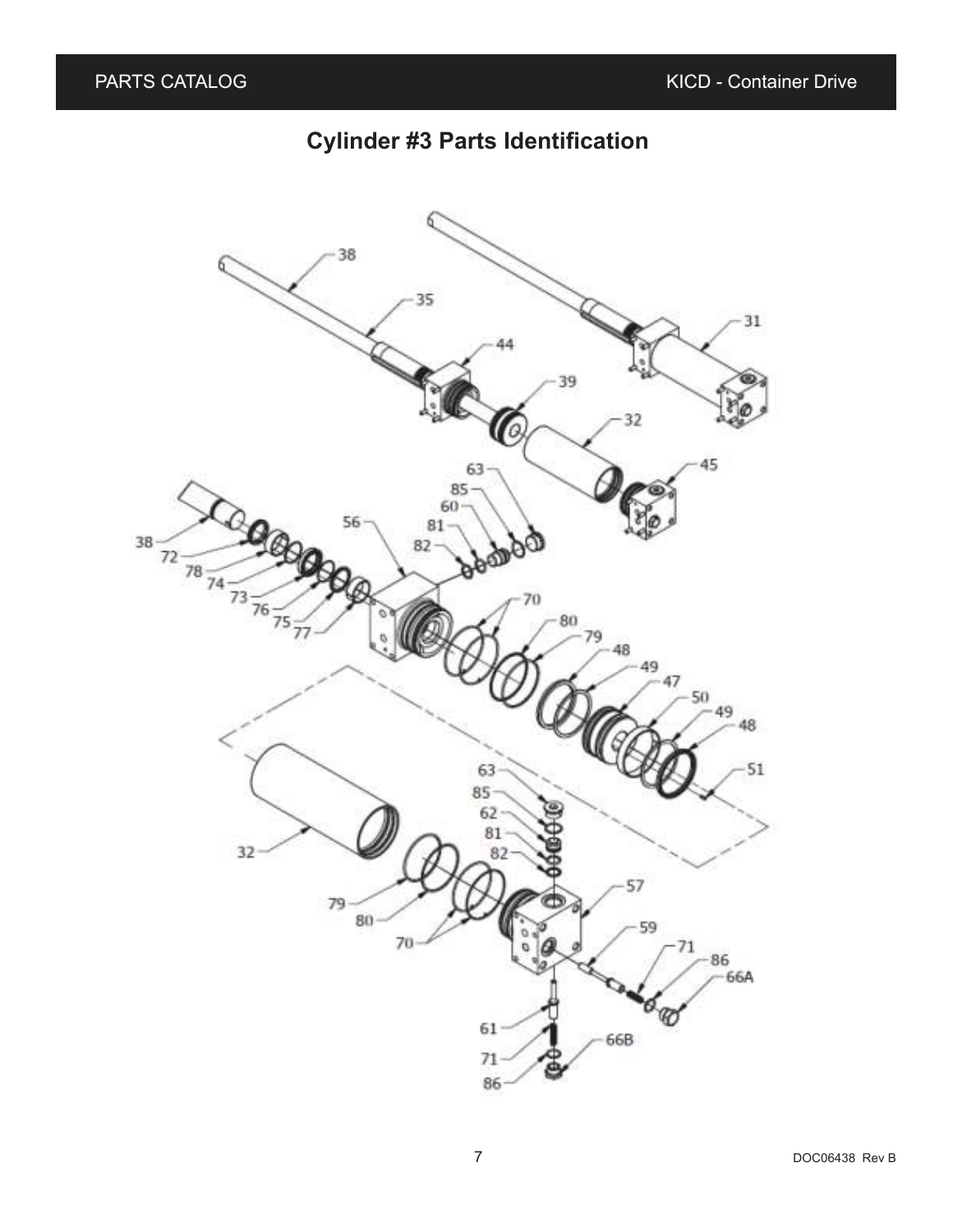#### PARTS CATALOG ARTS CATALOG ARTS CATALOG ARTS CATALOG ARTS CATALOG ARTS CONTAINER ARTS CONTAINING ARTS CONTAINING

|     |                |          | <b>Cylinder Assembly</b>                               |
|-----|----------------|----------|--------------------------------------------------------|
| ID# | <b>QTY</b>     | PART#    | <b>DESCRIPTION</b>                                     |
| 28  | 1              | 07413302 | <b>Cylinder Pack Assembly</b>                          |
|     |                |          | Includes items 29 - 31                                 |
| 29  | 1              | 07365301 | Cylinder #1 Assembly                                   |
| 30  | $\mathbf{1}$   | 07365401 | Cylinder #2 Assembly                                   |
| 31  | 1              | 07365501 | Cylinder #3 Assembly                                   |
|     |                |          | Parts listed below are for One Cylinder                |
| 32  | $\mathbf{1}$   | 07412901 | Barrel 4.25" Cylinder                                  |
| 33  | $\mathbf{1}$   | 07412001 | #1 Rod Assy. w/Piston & Head Assembly                  |
|     |                |          | Includes items 36, 39 & 40                             |
| 34  | $\mathbf{1}$   | 07412002 | #2 Rod Assy. w/Piston & Head Assembly                  |
|     |                |          | Includes items 37, 39 & 42                             |
| 35  | $\mathbf{1}$   | 07412003 | #3 Rod Assy. w/Piston & Head Assembly                  |
|     |                |          | Includes items 38, 39 & 44                             |
| 36  | $\mathbf{1}$   | 07411901 | #1 Rod Assembly                                        |
| 37  | 1              | 07411902 | #2 Rod Assembly                                        |
| 38  | 1              | 07411903 | #3 Rod Assembly                                        |
| 39  | 1              | 07413202 | <b>Piston Assembly</b>                                 |
|     |                |          | Includes items 47 - 51                                 |
| 40  | $\mathbf{1}$   | 07413402 | Rod Head Assembly #1 Cylinder                          |
|     |                |          | Includes items 52, 59, 64, 66, 70(2) 71-80, 83(2) & 84 |
| 41  | $\mathbf{1}$   | 07413502 | Blind Head Assembly #1 Cylinder                        |
|     |                |          | Includes items 53, 60, 63, 64, 70(2), 79, 80           |
| 42  | 1              | 07413602 | Rod Head Assembly #2 Cylinder                          |
|     |                |          | Includes items 54, 59, 66, 70(2) 71-80, 83(4) & 84(2)  |
| 43  | 1              | 07413702 | Blind Head Assembly #2 Cylinder                        |
|     |                |          | Includes items 55, 59, 66, 70(2), 79, 80, 83(4), 84(2) |
| 44  | 1              | 07413802 | Rod Head Assembly #3 Cylinder                          |
|     |                |          | Includes items 56, 60, 63, 70(2) 72-82                 |
| 45  | $\mathbf{1}$   | 07413902 | Blind Head Assembly #3 Cylinder                        |
|     |                |          | Includes items 57, 59, 61-63, 66, 70(2), 71, 79-82     |
| 46  | 1              | 07467902 | Restrictor Valve Assembly #1 Cylinder                  |
|     |                |          | Includes items 58, 61-66, 81 & 82                      |
| 47  | $\mathbf{1}$   | 07413201 | Piston 4.25"                                           |
| 48  | $\overline{2}$ | 84352510 | Seal Piston Cylinder 425                               |
| 49  | $\overline{2}$ |          | Seal Back-Up Ring included w/Seal Piston               |
| 50  | 1              | 84403850 | Wear Ring Piston 425                                   |
| 51  | 1              | 86650400 | Pin Drive Lock 3/16" x 1/2"                            |
| 52  | $\mathbf{1}$   | 07413401 | Rod Head Body #1 Cylinder                              |
| 53  | 1              | 07413501 | Blind Head Body #1 Cylinder                            |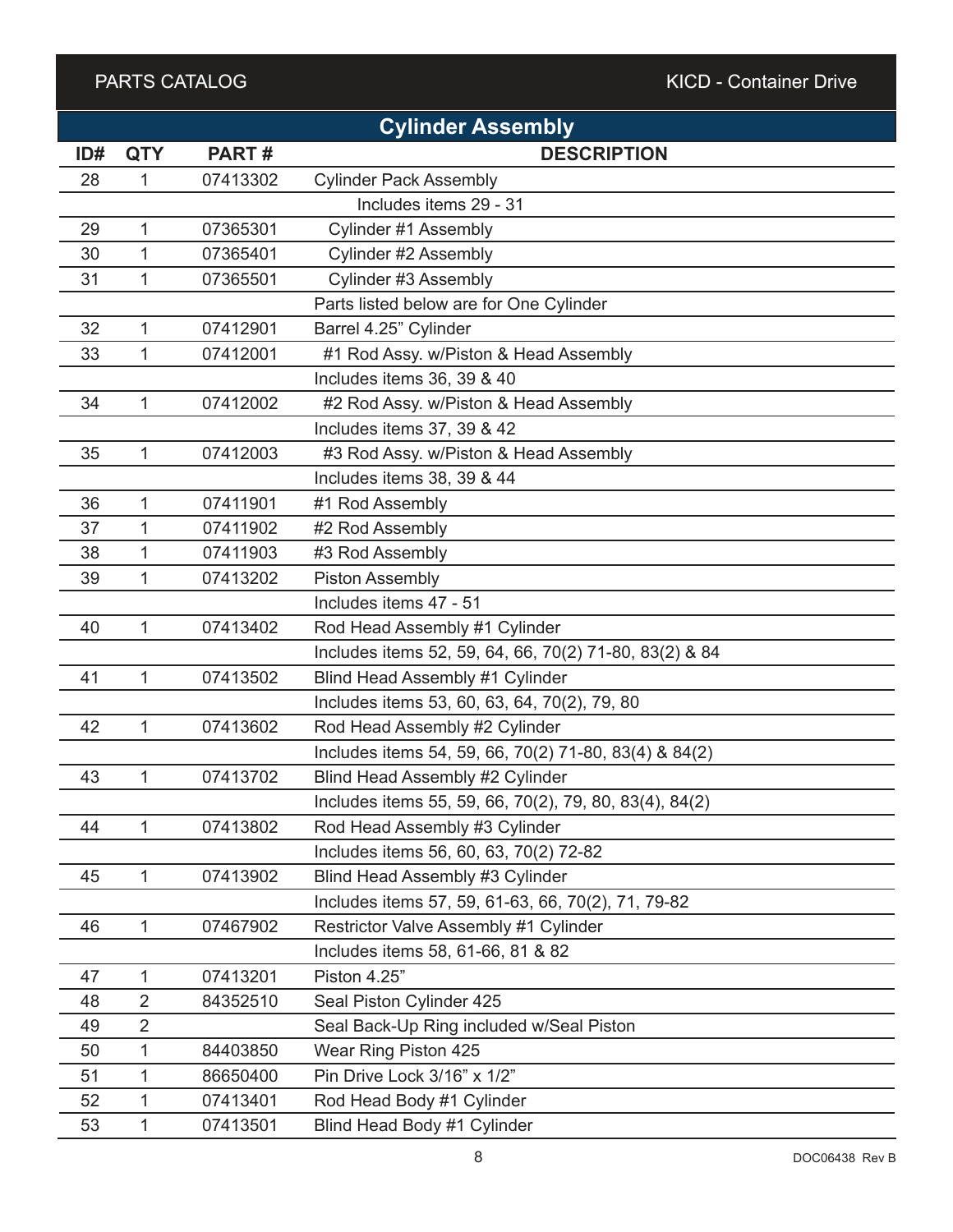#### PARTS CATALOG ARTS CATALOG ARTS CATALOG ARTS CATALOG ARTS CATALOG ARTS CONTAINER ARTS CONTAINING ARTS CONTAINING

|     |                |          | <b>Cylinder Assembly</b>               |
|-----|----------------|----------|----------------------------------------|
| ID# | <b>QTY</b>     | PART#    | <b>DESCRIPTION</b>                     |
| 54  | 1              | 07413601 | Rod Head Body #2 Cylinder              |
| 55  | 1              | 07413701 | Blind Head Body #2 Cylinder            |
| 56  | 1              | 07413801 | Rod Head Body #3 Cylinder              |
| 57  | 1              | 07413901 | Blind Head Body #3 Cylinder            |
| 58  | 1              | 07467901 | <b>Restrictor Valve Body</b>           |
| 59  | 1              | 07416001 | <b>Check Valve Internal</b>            |
| 60  | 1              | 07414001 | <b>Control Valve</b>                   |
| 61  | 1              | 07415301 | <b>Restrictor Valve</b>                |
| 62  | 1              | 07457701 | <b>Piston Restrictor Valve</b>         |
| 63  | $\overline{2}$ | 84687900 | O-Ring Socket Plug -16                 |
| 64  | 2              | 64687700 | O-Ring Socket Plug -12                 |
| 65  | $\overline{2}$ | 84687500 | O-Ring Socket Plug -08                 |
| 66A | 4              | 07549401 | <b>Check Valve Spring End Cap</b>      |
| 66B | $\overline{2}$ | 07415401 | <b>Restrictor Valve Spring End Cap</b> |
| 67  | 1              | 84685000 | 6400-12-12 Straight Connector          |
| 68  | $\overline{2}$ | 84684000 | 6400-06-06 Straight Connector          |
| 69  | 1              | 84691950 | 6802-12-12 O-Ring 45° Elbow            |
| 70  | 4              | 06201701 | Lock Wire 425 Head Cylinder            |
| 71  | 2              | 84453400 | <b>Spring Check Valve</b>              |
| 72  | 1              | 84426605 | Wiper Rod Cylinder 45mm                |
| 73  | 1              | 84354200 | Seal Rod Cylinder 45mm                 |
| 74  | 1              | w/Seal   | Seal Back-Up Rod Cylinder 45mm         |
| 75  | 1              | 84400201 | Buffer Seal Rod Cylinder 45mm          |
| 76  | 1              | W/Buffer | Buffer Seal Back-Up Rod Cylinder 45mm  |
| 77  | 1              | 84401105 | Wear Ring Rod Cylinder 45mm            |
| 78  | 1              | 84401205 | PTFE Wear Ring Rod Cylinder 45mm       |
| 79  | $\overline{2}$ | 84385230 | O-Ring 242                             |
| 80  | $\overline{2}$ | 84393230 | O-Ring 242 Back-Up                     |
| 81  | 1              | 84381200 | O-Ring 213                             |
| 82  | 1              | 84391200 | O-Ring 213 Back-Up                     |
| 83  | 10             | 84377000 | O-Ring 117                             |
| 84  | 5              | 84376200 | O-Ring 111                             |
| 85  | 4              | 84387800 | O-Ring 916                             |
| 86  | 10             | 84387400 | O-Ring 912                             |
| 87  | $\overline{2}$ | 84387000 | O-Ring 908                             |
| 88  | $\overline{2}$ | 84386800 | O-Ring 906                             |
| 89  | $\overline{4}$ | 87009103 | Bolt Socket Head M10x1.5 x 200mm       |
| 90  | 12             | 87009105 | Bolt Socket Head M10x1.5 x 140mm       |
| 91  | 16             | 87076510 | Washer Lock High Collar                |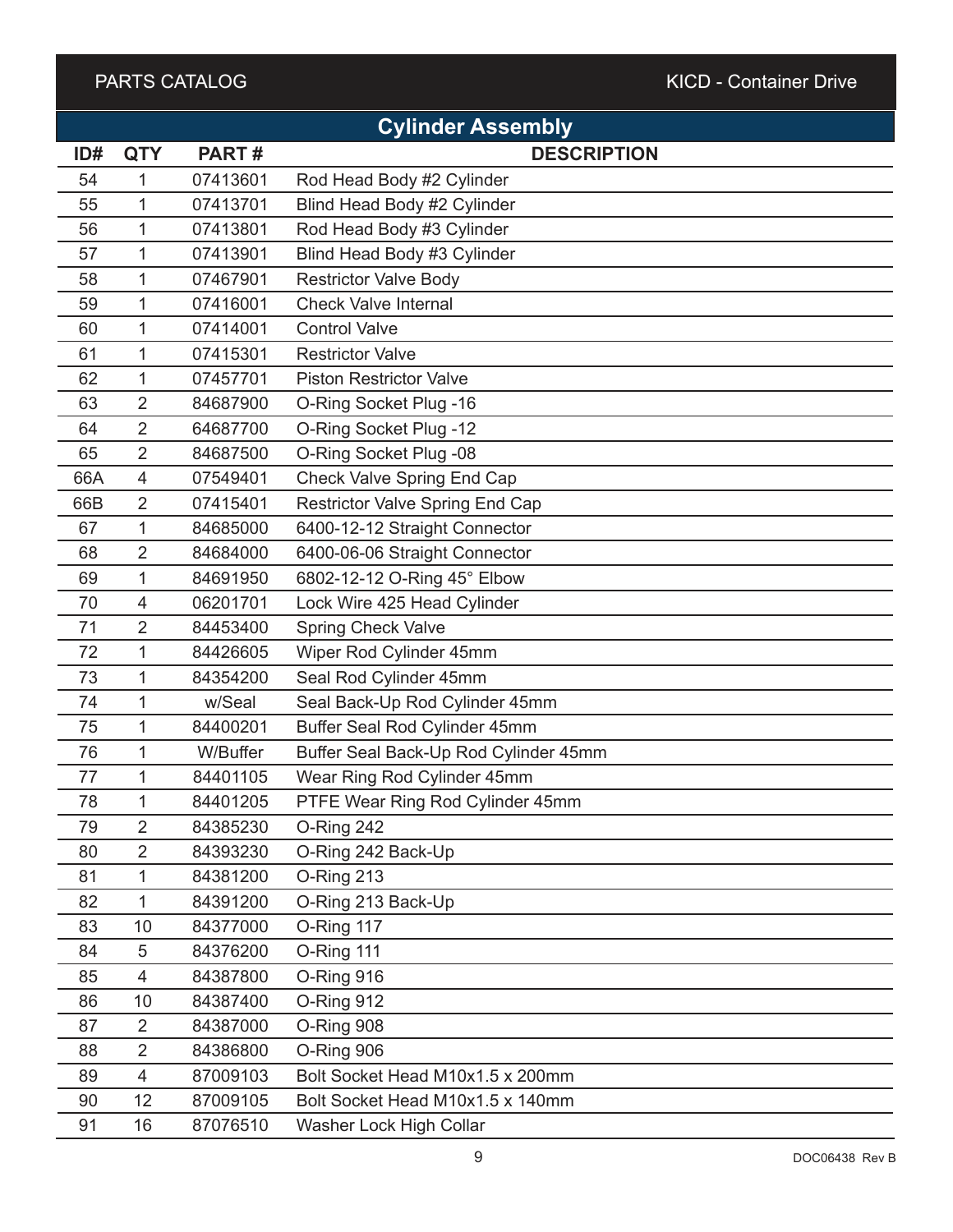#### **Switching Valve Assembly** - Inside Detail

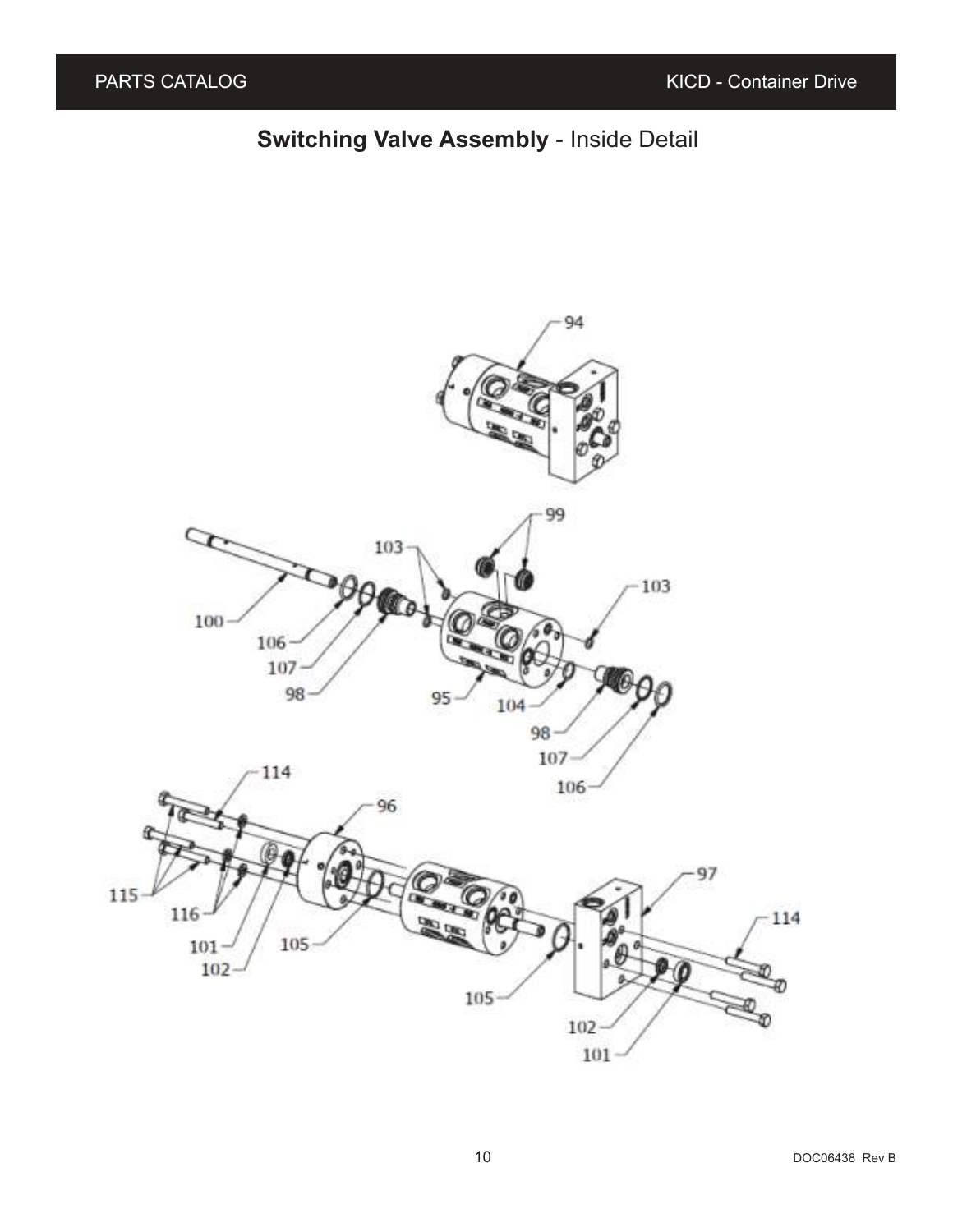#### **Switching Valve Assembly** - Outside Detail

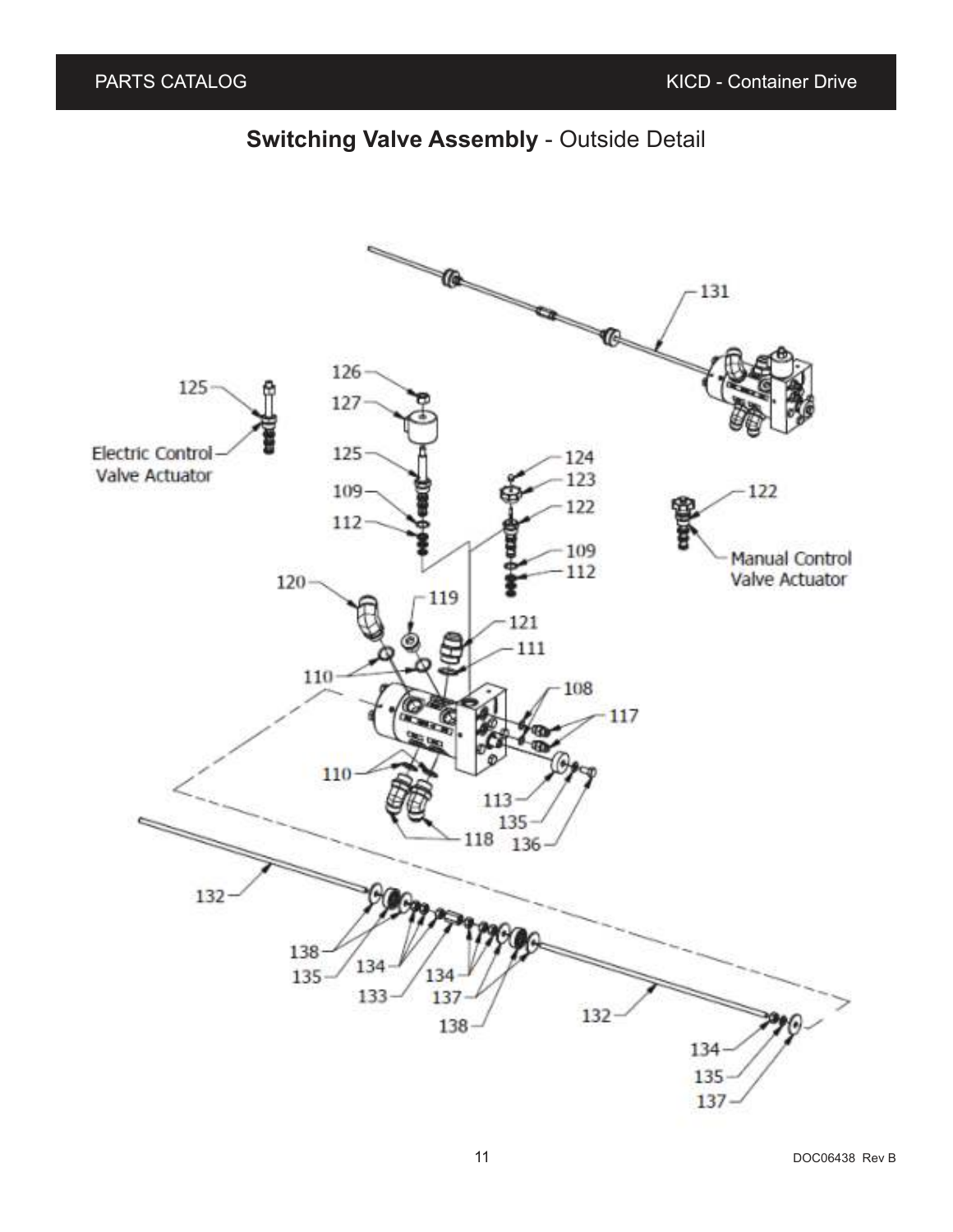|     |                |          | <b>Switching Valve Assembly</b>        |
|-----|----------------|----------|----------------------------------------|
| ID# | <b>QTY</b>     | PART#    | <b>DESCRIPTION</b>                     |
| 94  | 1              | 07413102 | Switching Valve Assembly Inside Detail |
|     |                |          | Includes items 95-27                   |
| 95  | 1              | 04504602 | <b>Body Switching Valve Metric</b>     |
| 96  | 1              | 04504801 | End Cap Left Switching Valve           |
| 97  | 1              | 05198301 | End Cap Right Switching Valve          |
| 98  | 2              | 03718901 | <b>Poppet Switching Valve</b>          |
| 99  | $\overline{2}$ | 03718801 | <b>Ring Poppet Switching Valve</b>     |
| 100 | 1              | 01335502 | Rod Control Switching Valve Metric     |
|     |                | 07966101 | Seal Kit Switching Valve               |
|     |                |          | Includes items 101-112                 |
| 101 | $\overline{2}$ | 84426800 | Wiper 5/8" Rod                         |
| 102 | 2              | 84352200 | Seal Rod 5/8"                          |
| 103 | 3              | 84376200 | O-Ring 111                             |
| 104 | 1              | 84377000 | O-Ring 117                             |
| 105 | $\overline{2}$ | 84378200 | O-Ring 126                             |
| 106 | $\overline{2}$ | 84382200 | O-Ring 216                             |
| 107 | $\overline{2}$ | 84391600 | O-Ring Backup 8-216                    |
| 108 | 2              | 84386800 | O-Ring 906                             |
| 109 | 1              | 84387200 | O-Ring 910                             |
| 110 | 4              | 84387400 | O-Ring 912                             |
| 111 | 1              | 84387800 | O-Ring 916                             |
| 112 | 1              |          | O-Ring Kit                             |
| 113 | 1              | 02552101 | Cap Limit Switching Valve              |
| 114 | 5              | 87008550 | Bolt Hex Gr 10.9 M10 x 60mm            |
| 115 | 3              | 87009500 | Bolt Hex Gr 10.9 M10 x 70mm            |
| 116 | 4              | 87076500 | Washer Lock 10mm                       |
| 117 | $\overline{2}$ | 84684000 | 6400-06-06 Straight Connector          |
| 118 | $\overline{2}$ | 84691950 | 6802-12-12 45° O-Ring Elbow            |
| 119 | 1              | 84687700 | 6409-12 O-Ring Socket Plug             |
| 120 | 1              | 84691700 | 6801-16-12 90° O-Ring Elbow            |
| 121 | 1              | 84691800 | 6801-16-16 90° O-Ring Elbow            |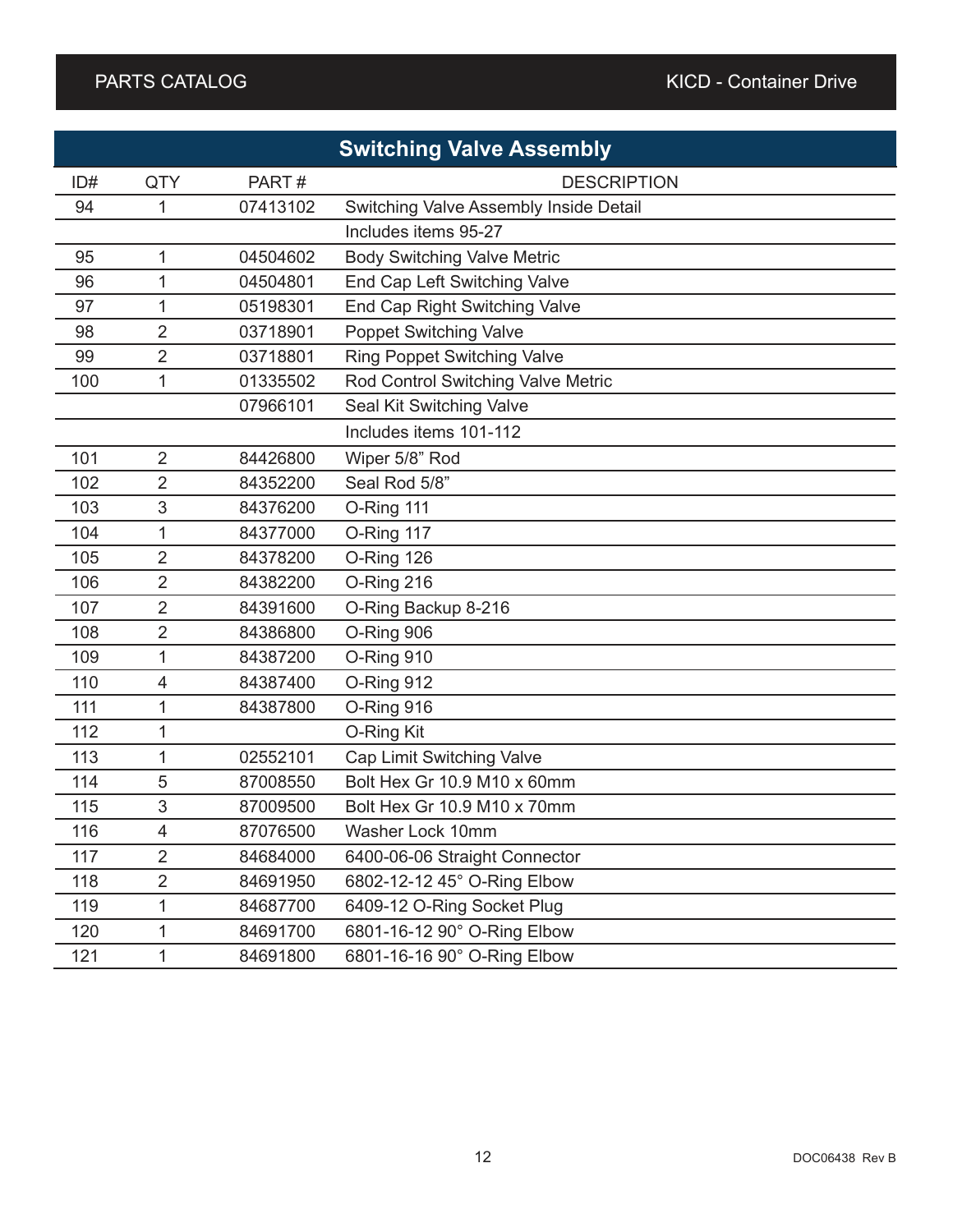|     |                |          | <b>Switching Valve Assembly</b>              |
|-----|----------------|----------|----------------------------------------------|
| 122 |                | 85105200 | Manual Cartridge Valve MRV4-10 w/Handle      |
|     |                |          | Includes items 122 & 123                     |
| 123 | 1              | 84801600 | Knob Valve Manual Cartridge                  |
| 124 |                | 86625500 | Nut Knob Valve Manual Cartridge              |
| 125 | 1              | 85108800 | Solenoid Cartridge Valve SV10-40             |
|     |                |          | Includes item 126                            |
|     |                | 85108798 | Seal Kit for Cartridge Valves                |
| 127 | 1              |          | Coil (call for information)                  |
|     |                |          |                                              |
| 131 | 1              | 07469102 | Rod Threaded Assembly Switching Valve Metric |
|     |                |          | Includes items 132-138                       |
| 132 | 2              | 07469202 | Rod All Thread M10 x 500mm (20")             |
| 133 | 1              | 86628303 | <b>Nut Coupling M10</b>                      |
| 134 | 7              | 87101500 | Nut Hex M10                                  |
| 135 | 2              | 87076500 | Washer Lock 10mm                             |
| 136 | 1              | 87008470 | Bolt Hex M10 x 20mm                          |
| 137 | 5              | 86553500 | Washer Fender 3/8"                           |
| 138 | $\overline{2}$ | 83217500 | <b>Grommet Switching Valve</b>               |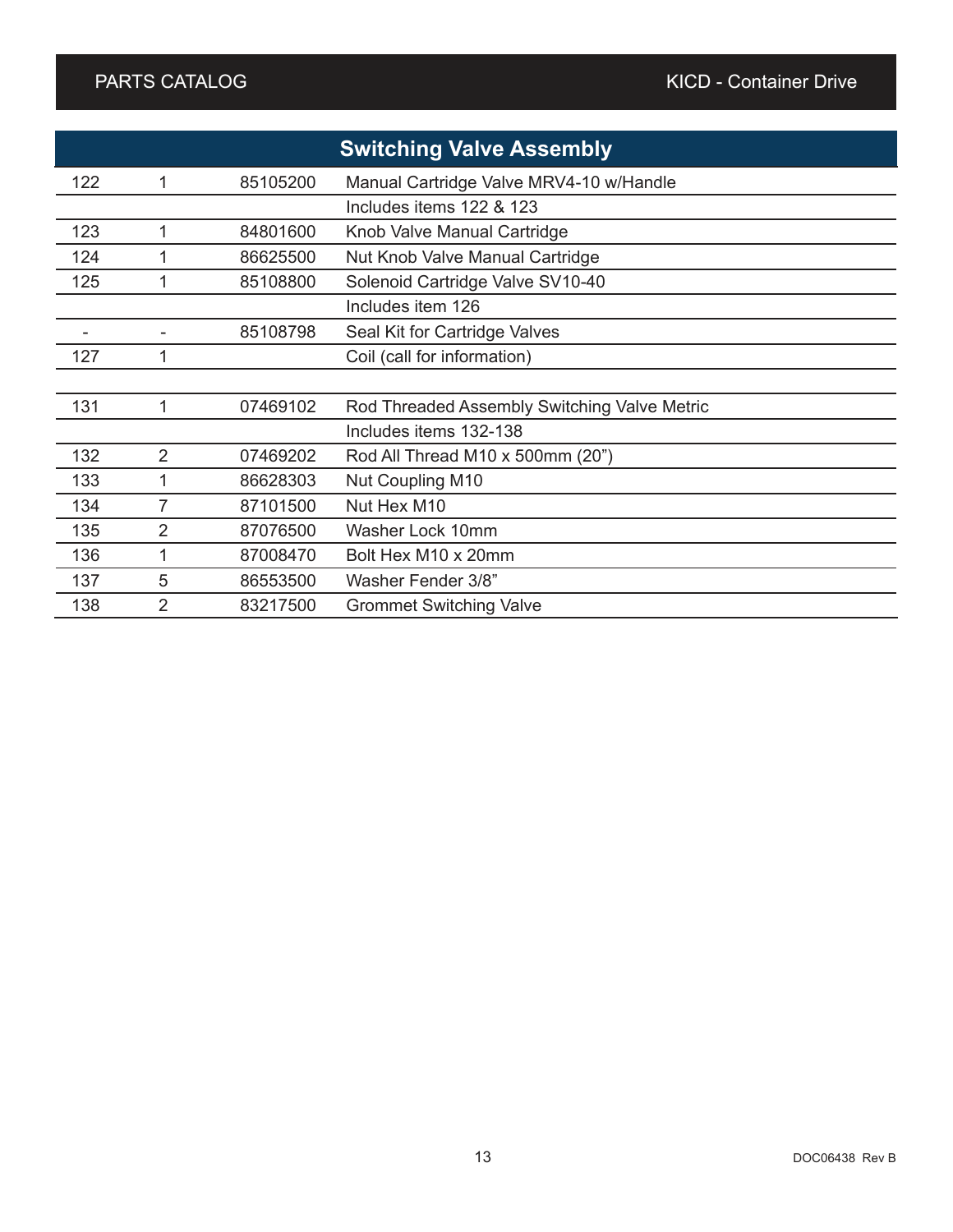#### **Hydraulic Tubes & Clamps**



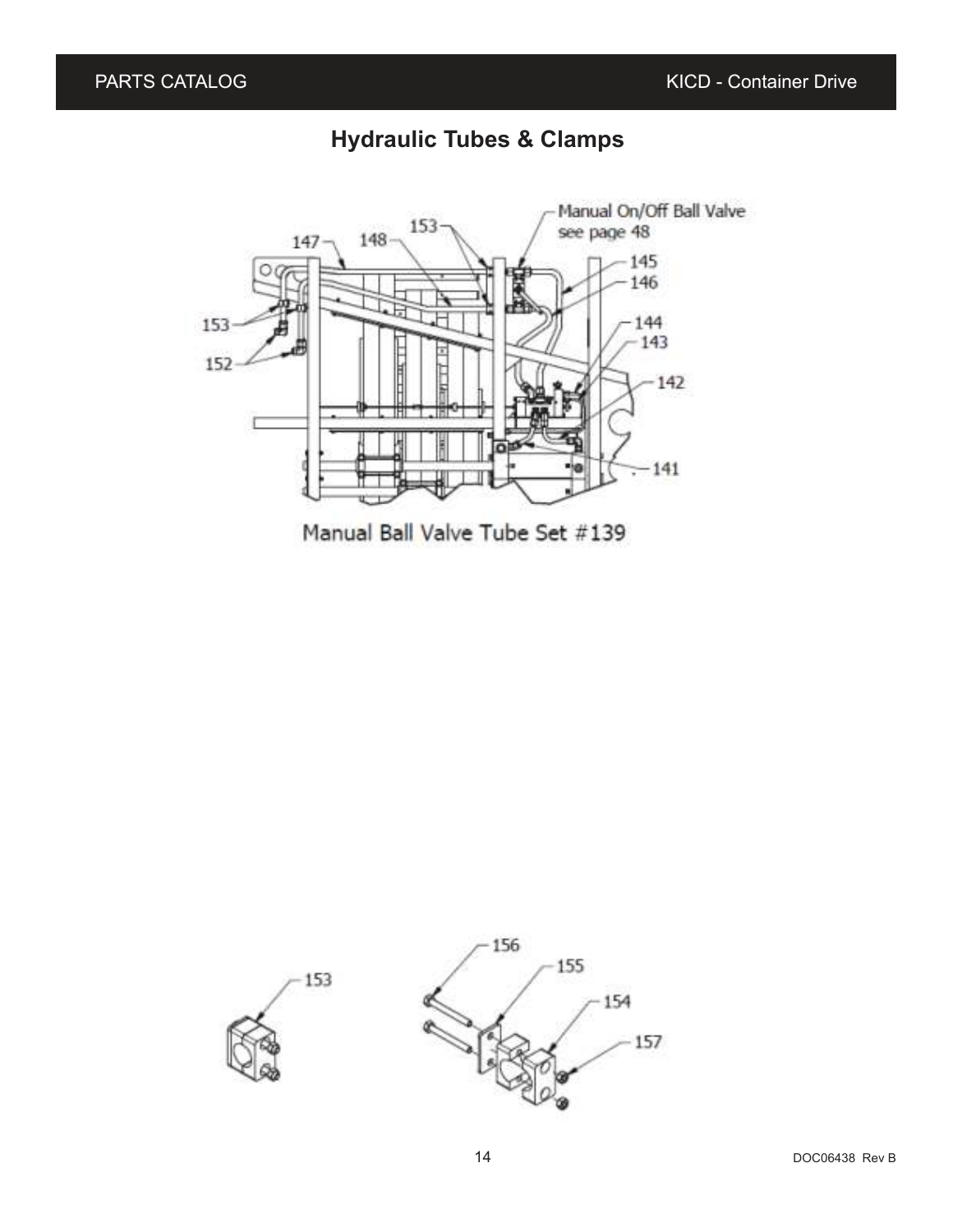|     |                |          | <b>Hydraulic Tubes &amp; Clamps</b>           |
|-----|----------------|----------|-----------------------------------------------|
| ID# | <b>QTY</b>     | PART#    | <b>DESCRIPTION</b>                            |
| 139 | 1              | 07905201 | <b>Tube Set Manual Ball Valve</b>             |
|     |                |          | Includes items 141-148                        |
| 141 | 1              | 07414101 | 141 Tube Assy 3/4", SV to Load end Cyl #1     |
| 142 | 1              | 07414201 | 142 Tube Assy 3/4", SV to Unload end Cyl #1   |
| 143 | 1              | 07414301 | 143 Tube Assy 3/8", CV to Load end Cyl #1     |
| 144 | 1              | 07414401 | 144 Tube Assy 3/8", CV to Unload end Cyl #1   |
| 145 | 1              | 07414502 | 145 Tube Assy 1", BV Pressure Line to SV      |
| 146 | 1              | 07414601 | 146 Tube Assy 1", BV Return Line to SV        |
| 147 | 1.             | 07414701 | 147 Tube Assy 1", Pressure Line to Ball Valve |
| 148 | 1              | 07414801 | 148 Tube Assy 1", Return Line to Ball Valve   |
| 152 | $\overline{2}$ | 84677000 | 2500-16-16 Union Elbow                        |
| 153 | 4              | 06088801 | <b>Clamp Set Hydraulic Tube 1"</b>            |
|     |                |          | Includes items 154 - 157                      |
| 154 | 4              | 84750300 | Clamp Hydraulic Tube 1"                       |
| 155 | 4              | 84751200 | Plate Clamp Tube Top COP-3                    |
| 156 | 8              | 87004510 | Bolt Hex M6 x 55mm                            |
| 157 | 8              | 87100510 | Nut Hex Nylock M6                             |